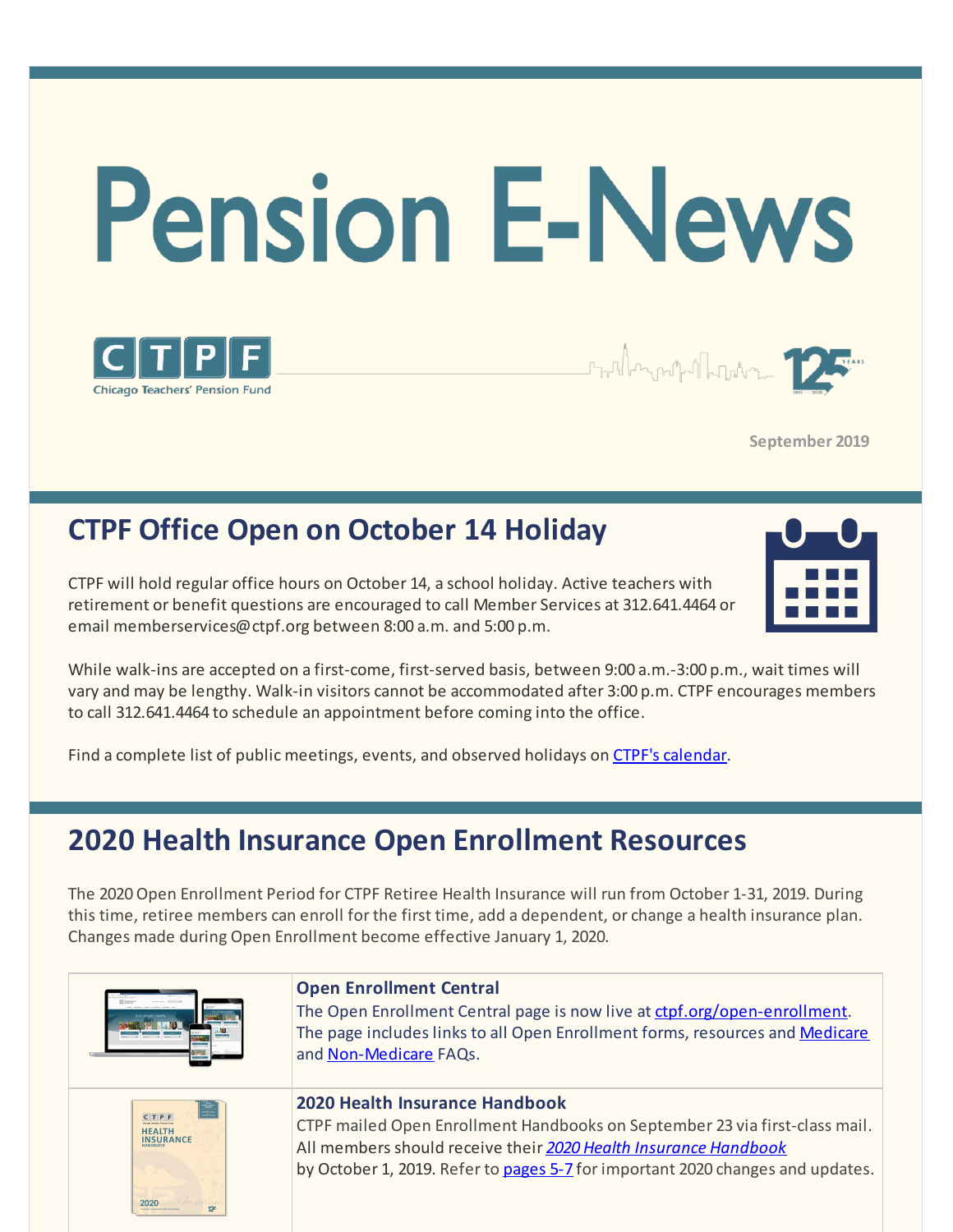| CTPF<br>2020 Health Insurance | <b>Webinars</b><br>CTPF webinars provide an overview of 2020 health plan choices, changes, and<br>costs, and include question and answer sessions following the presentations.<br>Webinar registration is now open. Click the links to register:<br>Non-Medicare Webinar   Tuesday, October 1   10:00 a.m.<br>Medicare-Eligible Webinar   Wednesday, October 2   10:00 a.m.                                                                                                                                                                                                                                                                                            |
|-------------------------------|------------------------------------------------------------------------------------------------------------------------------------------------------------------------------------------------------------------------------------------------------------------------------------------------------------------------------------------------------------------------------------------------------------------------------------------------------------------------------------------------------------------------------------------------------------------------------------------------------------------------------------------------------------------------|
|                               | <b>Seminars</b><br>Seminars provide an overview of 2020 health plan choices, changes, and costs,<br>and include question and answer sessions following the presentations. Health<br>plan vendors will be available at the seminars to answer individual questions.<br>Seminar registration is now open. Click the links to register:<br>Tuesday, October 8   3rd Floor Conference Center   425 South Financial Place<br>Medicare Plans (this session full)   9:00 a.m.   Non-Medicare Plans   1:00 p.m.<br>Thursday, October 10   Hilton Oak Lawn Ballroom   9333 South Cicero Ave.<br>Medicare Plans (this session full)   9:00 a.m.   Non-Medicare Plans   1:00 p.m. |

#### NEW IN 2020

#### **Opt-In Policy Change**

The CTPF Board of Trustees voted to allow eligible members to re-enroll in a CTPF health insurance plan one time without a qualified change in status. Previously, enrollment was only allowed once in a lifetime, unless the member experienced a qualifying event *(marriage, birth, death, etc.)*.

Individuals who want to rejoin a CTPF plan **MUST** do so during an open enrollment period. A member applying to re-enroll **MUST** have proof of insurance coverage (medical and prescription drug) as of the beginning of the open enrollment period (October 1), and maintain coverage through December 31 of that year. CTPF insurance coverage becomes effective the following January 1.

### **Illinois Report on Economic Activity Submitted**

CTPF submitted its 10th annual report on **Illinois Economic Opportunity** Investments to the Governor and the Illinois General Assembly. The CTPF Board of Trustees commitment to supporting economic development opportunity, while achieving a competitive rate of return for the Fund, has been reaffirmed in the report.

As of June 30, 2019, CTPF employed 18 Illinois-based investment managers who managed assets with a market value of \$3.3 billion. These assets represented 34% of CTPF's investment portfolio. In addition, the report highlights CTPF Trustees commitment to selecting Illinois-based managers, with all other factors being equal,

and to utilize investment opportunities which contribute to the growth of the Illinois economy.



# **Reminder: Return to Work Changes Effective July 1, 2019**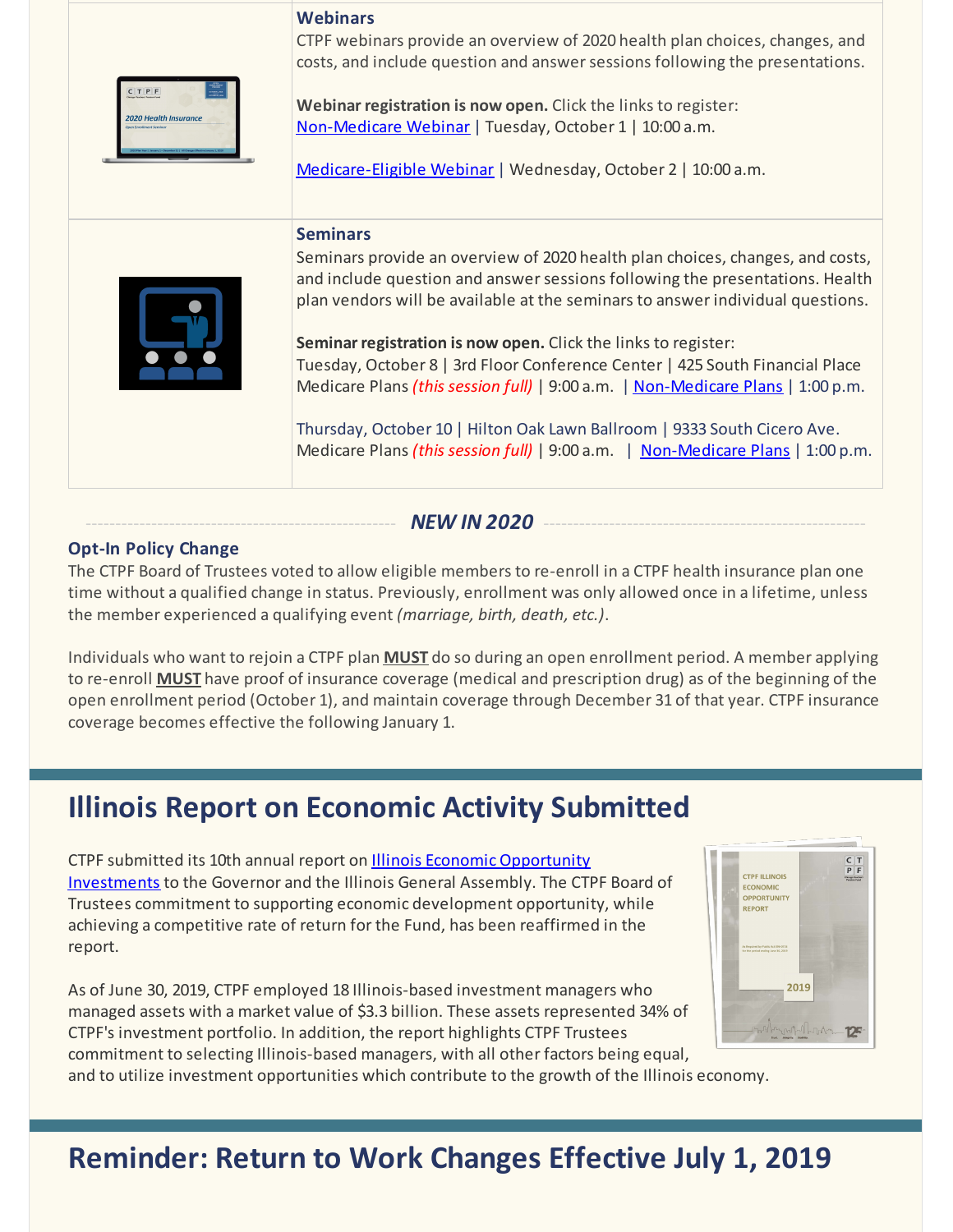The Illinois Pension Code provides that a CTPF retiree may return to work as a temporary and non-annual employee for the Chicago Board of Education and/or Chicago charterschools (Employer) under certain limited circumstances. PA 101- 0340 passed during the 101st General Assembly, effective July 1, 2019:

- raised the allowable number of days worked to 120 (a day is defined as 1 hour or more) up from 100, and
- changed the compensation limit for Administrators to an amount equal to the daily rate normally paid to retired principals multiplied by 100.

CTPF will mail all retirees the updated re-employment rules and the forms required for notifying CTPF of temporary or permanent [re-employment](https://www.ctpf.org/returning-work) in October. Visit the return to work page for additional information.

#### **Additional Information**

Forms can also be found **[online](https://www.ctpf.org/returning-work)** at or requested from the Member Services Department at 312.641.4464. Find more information at [ctpf.org/returning-work](https://www.ctpf.org/returning-work)

# **Reminder: CTPF Office Moving this Autumn**

CTPF will relocate offices to 425 South Financial Place in autumn 2019. The CTPF Member Services and Administrative offices will occupy the full 14th floor and a portion of the 15th floor, which will include a Board Meeting Room and space to accommodate Trustees, members, visitors, and staff attending meetings and other CTPF events.

CTPF has established a dedicated webpage at [ctpf.org/onthemove](https://www.ctpf.org/onthemove) which is updated as additional information becomes available.



425 South Financial Place

# **2019 CTPF Board of Trustees Election Notice**

This fall, CTPF will hold the following three elections:

- Three (3) Pensioner Trustees to serve two-year terms from November 2019- 2021 (voting October 18-November 7, 2019)
- Two (2) Teacher Trustees to serve three-year terms from November 2019-2022 (voting November 1-7, 2019)
- One (1) Principal/Administrator Trustee to serve a three-year term from November 2019-November 2022 (voting October 18-November 7, 2019)

2019 **Elections** \*\*\*\*

The official election notice which includes eligibility information and the election calendar has been posted to CTPF's [Election](https://www.ctpf.org/2019-election-central) Central Page.

# **CTPF is Hiring**

Do you know a recent graduate or experienced professional seeking employment? Our Chicago-based group is

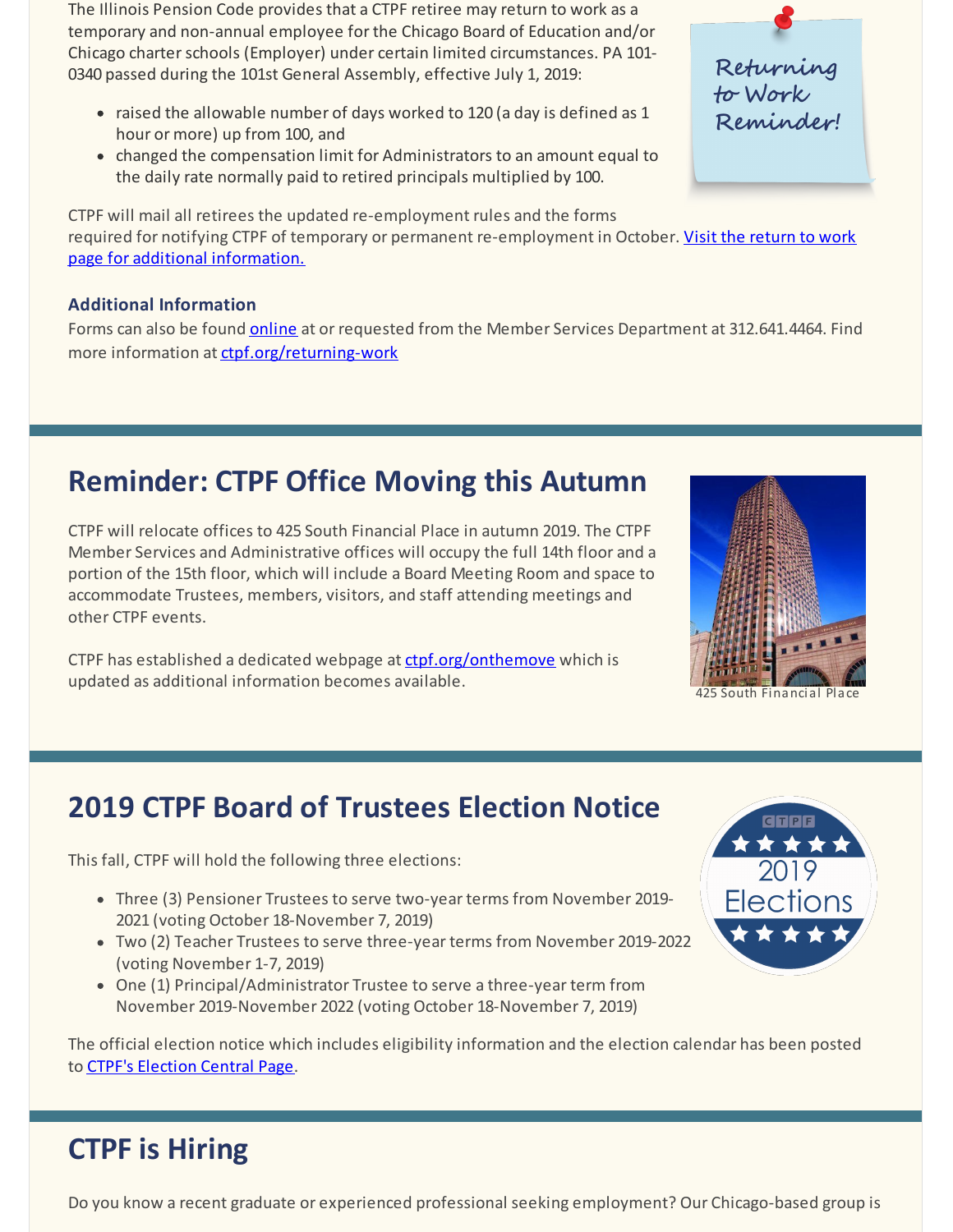looking for qualified candidates with a variety of abilities and skills. Multiple positions are available. Competitive salary & benefits. CTPF is an Equal Opportunity Employer.

[Apply today](https://bit.ly/2IpJhUF) or encourage your friends and colleagues to visit [ctpf.org/jobs](http://www.ctpf.org/jobs).



# **Pension Payment Schedule**

The schedule for mailing checks and direct deposit dates through January is listed below. [Click here](https://www.ctpf.org/pension-payments) for the full schedule.

| <b>Month</b>  | <b>Check Mailing Date</b> | <b>Direct Deposit Date</b> |
|---------------|---------------------------|----------------------------|
| October 2019  | September 27, 2019        | October 1, 2019            |
| November 2019 | October 30, 2019          | November 1, 2019           |
| December 2019 | November 26, 2019         | December 2, 2019           |
| January 2019  | December 30, 2019         | January 2, 2020            |

### **Direct Deposit Makes Sense**

Direct deposit ensures that your pension payment is deposited into your account on the first business day of the month. Checks that are mailed may take several days to arrive and then clear, delaying access to your funds. Direct deposit avoids costly delays and the chance of a lost or stolen check. Please contact Member [Services, 312.641.4464, with questions about direct](https://www.ctpf.org/sites/main/files/file-attachments/form_425_direct_deposit.pdf) deposit.

# **Employer Contribution Reporting**

Each pay period, Employers remit employee pension contributions to CTPF. Illinois law requires that these contributions be made within a certain time period. If the Employer does not send the funds within the required time, penalties may be assessed. Recognizing the importance of informing members of Employers who are late in making their employee contributions, the Board directed CTPF staff to publish a listing of delinquent employers. Find a copy of the most recent list at [ctpf.org/employer-contribution-reporting](http://www.ctpf.org/employer-contribution-reporting).

### **Whistleblower Reporting Notice**



The Chicago Teachers' Pension Fund (CTPF) has a whistleblower reporting hotline where complaints may be submitted through an interview, anonymously, or self-identified. The hotline is available for CTPF members, employees, and other parties who engage with CTPF. Complaints may also be submitted online, emailed, or faxed. Find more information at [ctpf.org/whistleblower-reporting](http://ctpf.org/whistleblower-reporting).